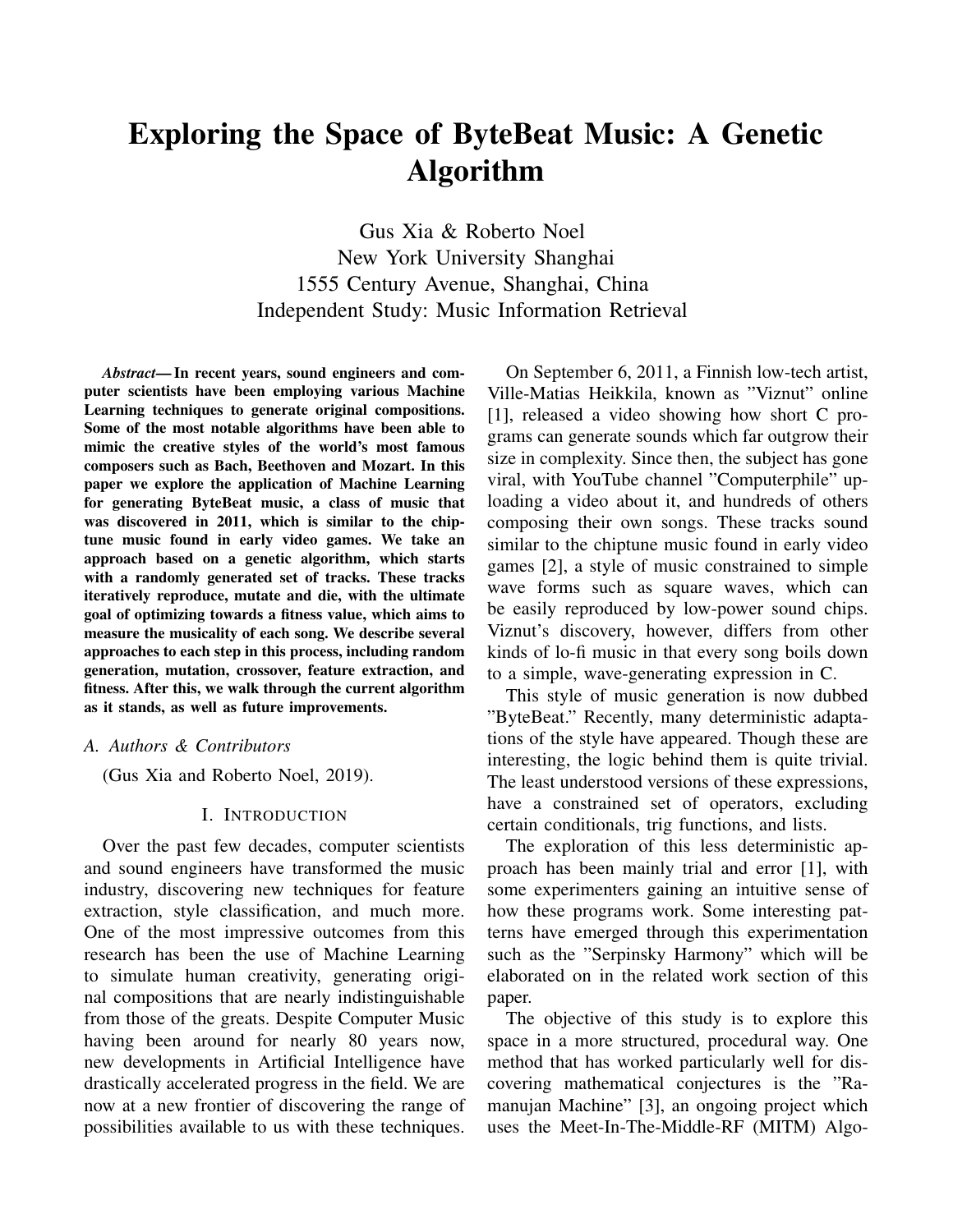rithm to generate and check the validity of conjectures in real-time. In this project, we take a similar real-time approach to discovering new ByteBeat music.

Instead of using MITM however, we use a genetic algorithm (GA) based on a fitness value that measures the musicality of each track. To do this, we break our research into four phases. First, we design a method to randomly generate a dataset of ByteBeat tracks. Second, we apply Music Information Retrieval (MIR) techniques to extract relevant features from these tracks. Third, we design a method for the mutation and crossover of their underlying expressions, and lastly, we craft a fitness value around the extracted features. Once all these phases are complete, we combine all the pieces to create a real-time GA which works to discover new, computer generated music. In the next section, we will go over some related works that will inspire some of the future developments of the project.

# II. RELATED WORKS

# *A. What we know about ByteBeat*

Despite much of the current exploration of the genre being done through trial and error, we have gained some significant insights surrounding the general properties of the music-generating expressions. Viznut compiled several of these findings in his 2011 paper *"Discovering novel computer music techniques by exploring the space of short computer programs"* [1]. He first lays out the technical framework of how the expressions are turned into raw PCM audio, and then gets into the patterns that have been found through experimentation with certain operators.

The technical framework of these programs is relatively simple. It consists of a loop, incrementing a time value "t" which is later modified by some expression. At each iteration. the resulting number is modulated by the "putchar" function, which constrains the output to 256 possible characters. This results in a wave, quantized at 8-bits, whose shape is ultimately determined by which ever expression is chosen. The track's 8-bit quantization, along with its tendency to contain saw and square waves, contributes to the genre's chiptune-like character.

Understanding this framework is important, but it still leaves us with several questions about the nature of the expressions and their outputs. To research this, Viznut collected a sample of 71 expressions created by the followers of his work. Many of the authors of these expressions merely discovered them by chance, admitting to not understanding the logic behind their creations. Others, however, took a more deterministic approach to their pieces, but ended up writing long lines of code that were more structured and traditional. One interesting pattern that did emerge from this collection however, is the presence of bitwise operators.

A common structure in Viznut's dataset, is the combination of fast and slow changing expressions. The fast moving expression acts as the carrier wave, while the slow moving expression creates a melody. A great example of this is a class of expressions which have been dubbed "Sierpinski harmonies". These consist of a bit-wise "and" combined with a bit-shift. Take "t & t  $>>8$ " for example. This expression results in a melody with mostly octave intervals.

Building on the idea of combining a carrier wave (in this case "t") with a slower expression, Viznut also found that we could emulate a more traditional style of synthesis using a tone generator with a variable wavelength. A simple solution to this is to multiply the carrier wave ("t") with another expression which yields suitable pitch values. This is the strategy behind one of the most famous expressions discovered separately by several enthusiasts, the The Forty-Two Melody: "t \*  $(42 \& t \geq) 10$ ." The sub-expression in parentheses can be replaced by any other tonegenerator to create original melodies.

Another common characteristic of expressions in the dataset is the presence of powers of two. Viznut hypothesizes that this is due to the structural ratios that we often find in popular music.

Its important to note that all of these observations come from a limited domain of knowledge about the genre, and in order to properly explore the space, we shouldn't exclusively constrain our experiment to previously encountered patterns.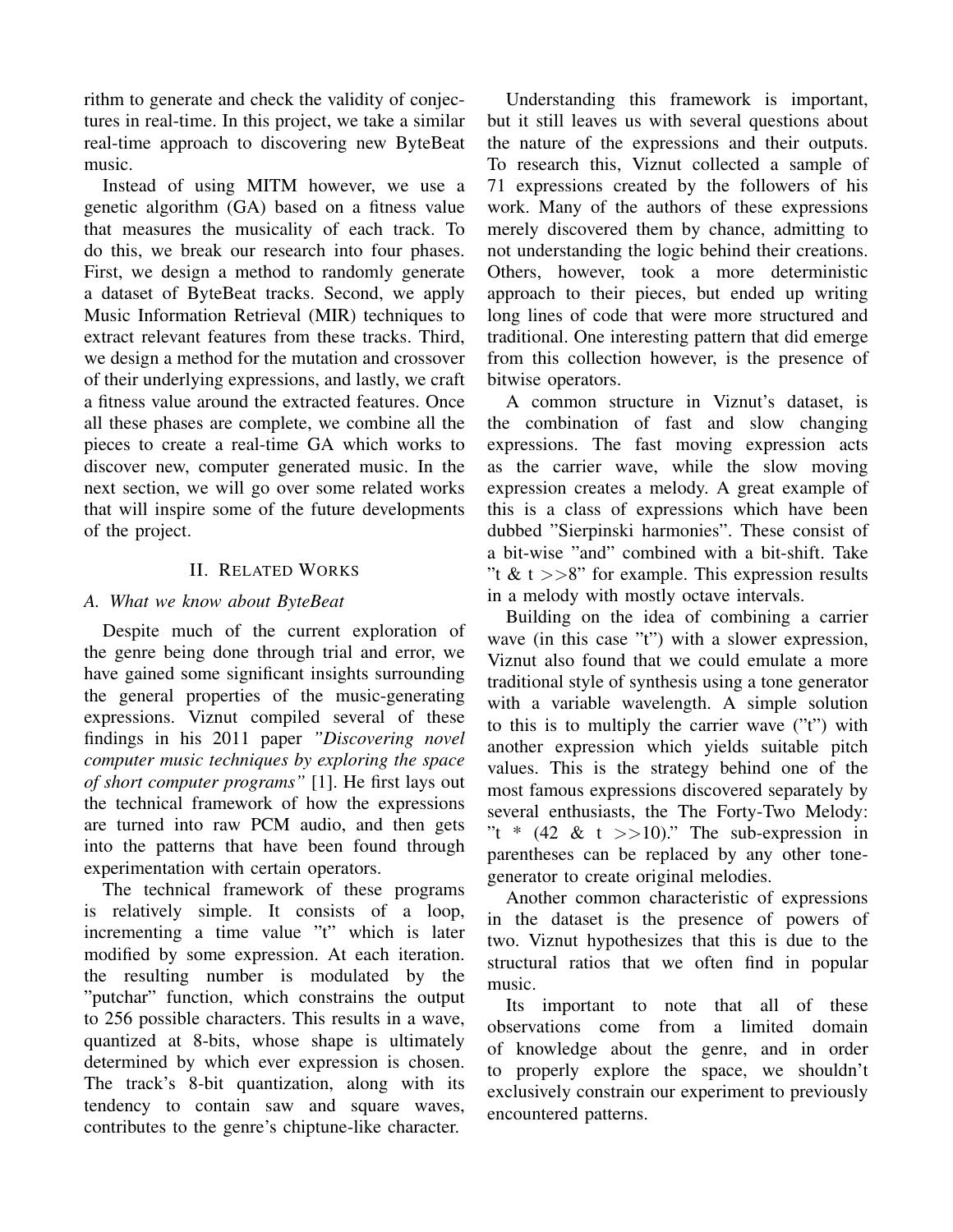# *B. What is a genetic algorithm?*

A great way to conduct this kind of exploration was invented by Dr. John H. Holland from the University of Michigan in the 1960's [4]. Known as the father of genetic algorithms, Holland designed a methodology for optimizing computers to complete tasks by leveraging the power of natural selection. A close colleague of Holland's, Melanie Mitchell, lays out the framework for these algorithms in her 1999 book titled *"An Introduction to Genetic Algorithms"* [4]. The algorithm works as follows. You begin with an initial population of "chromosomes" which represent some objects in your searchable space. A fitness value is then calculated for each resulting object, and n objects are selected with increasing probability based on this value. These objects then perform crossover and mutation, creating the next epoch. This is done iteratively until the experimenter is satisfied with the result.

# *C. Previous attempts at evolutionary composition*

Researchers have been experimenting with genetic methods of music composition for decades now. One early attempt at this comes from John A. Biles, Associate Professor at the Rochester Institute of Technology. In his 1994 study, *"GenJam: A Genetic Algorithm for Generating Jazz Solos"* [5], Biles presents a method for exploring the automated improvisation of Jazz. In order to design a GA, you must have a way of measuring fitness, this is particularly difficult in music due to the subjectivity of the matter. Biles describes this as the *"Fitness Bottleneck."* Most GAs rely on an algorithmic method of calculating fitness, the benefit of this is that it means the worst case bottleneck is one of computational performance. Sometimes, however, it is hard to come up with an algorithm which can properly measure fitness, this is exactly what we encounter in the case of music. To circumvent this, Biles takes the "I know what I like" approach, and simply rates the resulting jazz solos himself. For the purposes of his experiment, this worked, though it limited the population size and number of generations of his GA.

Towsey et al. from the Queensland University

of Technology cite Bile's in their 2001 study *"Towards Melodic Extension Using Genetic Algorithms"* [6]. They divide fitness values into three classes, *"the human critic, the rule-based critic, and the learning critic."* As you might have guessed Biles' fitness function falls under *"the human critic."* There are several issues with Biles' approach, including noise from human biases [6], and more importantly, the inevitable exhaustion of the listener. Though many researchers are proponents of combining all three classes of fitness functions, Biles himself has expressed dissatisfaction with this approach [6].

Towsey et al. experiment with a fourth type of function based on statistics extracted from a dataset of famous monophonic melodies. In their study, they use MIDI tools to analyze 36 songs along 21 melodic features. They then use PCA and k-means clustering to visualize the songs in 2D space, and propose a method which assigns higher fitness values to tracks which fall in high density areas of the plane. Due to the limited size of their dataset, they don't end up implementing this idea but propose it as a possible addition to existing methods.

# *D. Other measures of musicality*

While musicality has historically been hard to measure due to its high-degree of subjectivity, some experiments have found success in niche use cases. One such study by Pati et al. from the Georgia Institute of Technology, *"Assessment of Student Music Performances Using Deep Neural Networks"* [7], experiments with several models to measure the quality of student performances. Pati et al. finds that a Deep Neural Network (DNN) architecture which takes pitch contours (PC) and mel spectograms (MEL) as inputs, greatly outperforms the baseline model - a Support Vector Regression (SVR) standard in many experiments preceding this one.

The DNN shows impressive results from a limited dataset of roughly 3000 performances provided by the Florida Bandmasters Association. To achieve this, researchers combine two DNN models. First, a fully convolutional model which takes in PC inputs, and second, a convolutional recurrent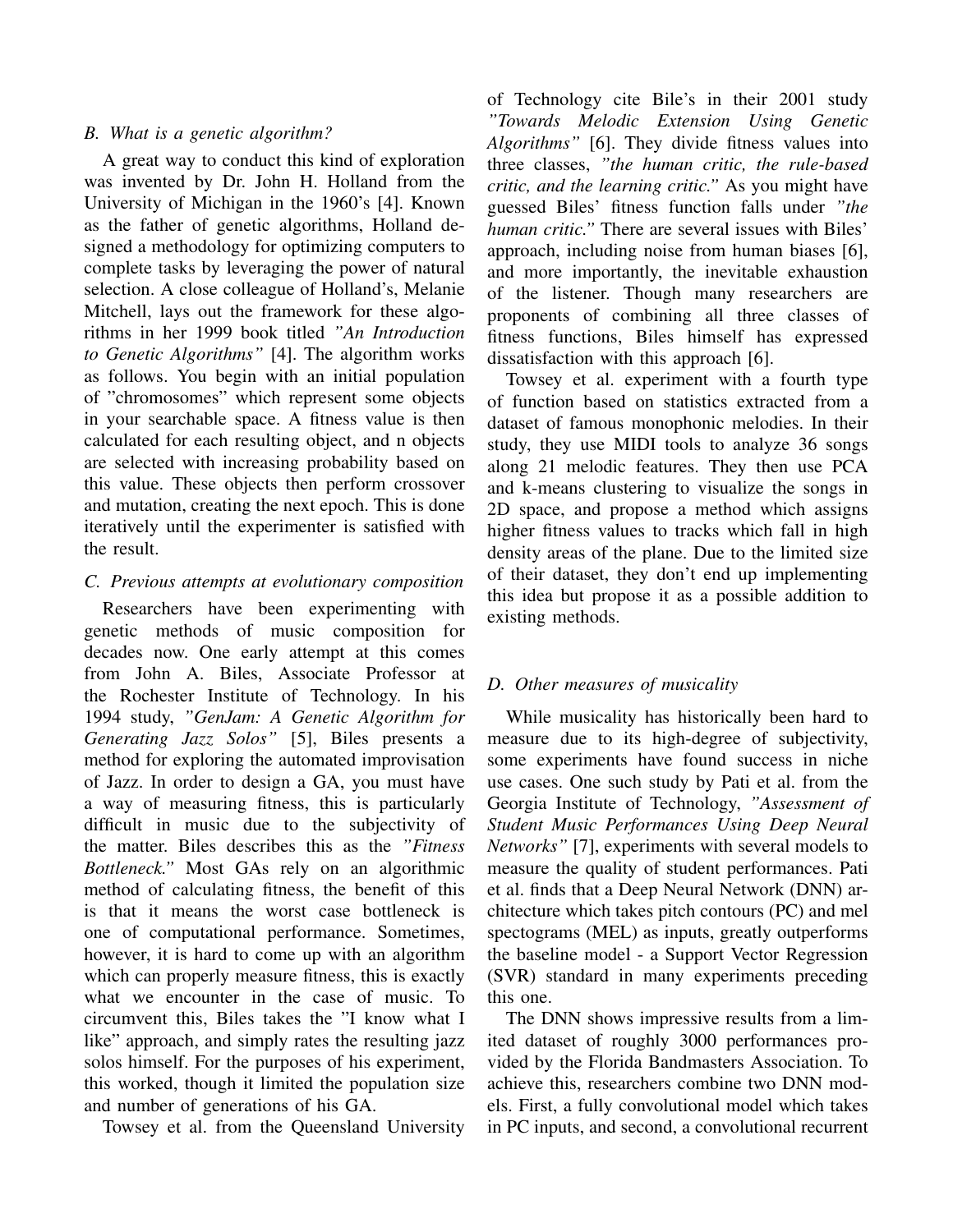neural network trained on MEL inputs. Due to the variable size of inputs, the implementation of this model is quite complex and time consuming, making it a viable option as a future improvement to our genetic algorithm.

Other attempts to measure the goodness of sounds use fixed sized inputs and simpler models. A study by Picas et al., *"A real-time system for measuring sound goodness in instrumental sounds"* tests several features extracted with the *"Essentia"* C++ package [8]. It then uses the highest correlated features as proxies for the following high-level descriptors: Dynamic Stability, Pitch Stability, Timbre Stability, Timbre Richness, and Attack Clarity. Lastly, it computes an overall goodness score of different instrumental sounds by averaging these values.

Though the scope of the Picas et al. experiment is specific to single notes on musical instruments, it shows that fixed-sized features can provide valuable information about the underlying music.

In the next section, we lay out a framework for designing a GA specific to ByteBeat, and explain how we go about measuring musicality in our experiment.

## III. IMPLEMENTATION

#### *A. Expression trees as chromosomes*

In the second chapter of *"An Introduction to Genetic Algorithms"*, Mitchell explains how early attempts at automatic programming used trees to represent Lisp programs. Similarly, since the foundation of every ByteBeat song is an expression, we can parse each expression into a tree. As seen in the figure below, the preorder traversal of this tree results in the original code.



This structure gives us the freedom to crossover and mutate our tracks using binary tree functions. It also allows us to randomly generate a dataset to base our fitness value around.

## *B. Crossover*

A key function in many GAs is the ability to combine chromosomes, in many cases, this allows for better exploration of the search space. We do this in our algorithm by swapping sub-trees as shown in the figure below.



Our implementation always swaps sub-trees of equal heights, with a higher probability of crossover at lower depths.

## *C. Mutations*

We use four basic transformations to mutate each generation of expressions: extension, trim, change of operator and change of operands. Each of them relies on a random function to select nodes, new operators, and new operands. To demonstrate, we begin with the tree representation of the following expression " $(t \gg 2) * (t\%60)$ ."



To perform an extension on this tree, we select a leaf node from the original structure, and replace it with a random three-node sub-tree.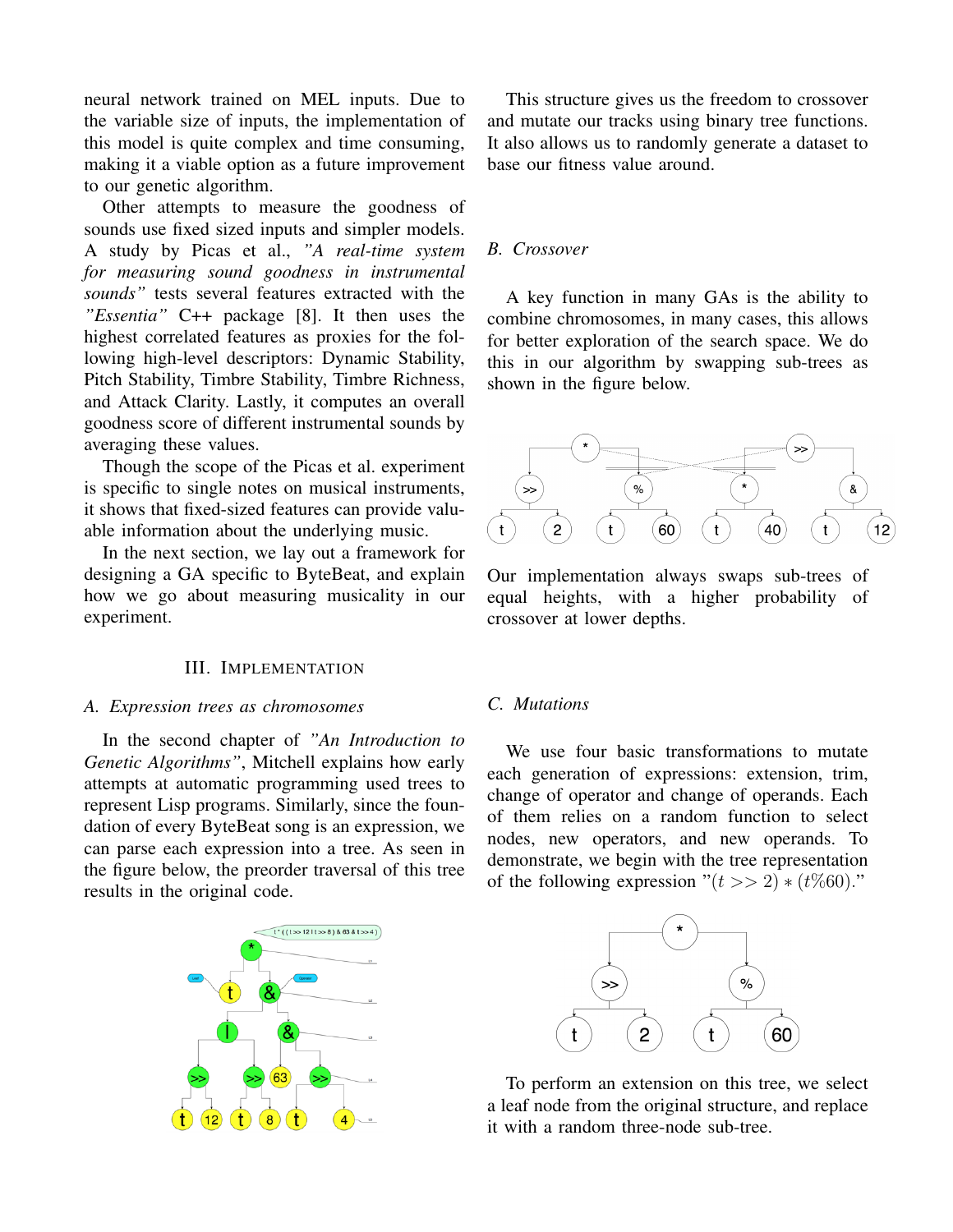

This transformation results in the following expression: " $(t \gg (t | 12)) * (t \% 60)$ ." Due to our research on Viznut's findings regarding structures such as the "Sierpinski Harmonies", we assign a higher probability for certain operators to root the new sub-tree. The current model favors multiplication and bit-shift functions.

Now that we have a longer tree, we can demonstrate the trim mutation, which requires at least nine nodes to execute. To do this, we randomly select an operator on the lowest level, and replace it with a number, cutting out its children. This number is chosen from a normal distribution around the average of the leaves.



The resulting expression is now similar to the first tree we looked. This function is essential to our GA since it prevents our trees from growing infinitely with each iteration.

Sometimes we want to mutate the tree without modifying its size, this is where the other two transformations come into play. The change of operator function simply selects and edits an internal node.



The change of operand function randomizes all the non-"t" leaf nodes over a normal distribution.



### *D. Fitness Value: Dataset*

To create a fitness value we started with a dataset of 1000 man-made and randomly generated ByteBeat expressions. We then listened to each resulting song and rated them on a 100 point scale. Once this was done, we extracted features from the dataset and experimented with different models to predict ratings.

To start, we used our extension transformation to randomly generate 1000 trees of different heights. Then we rendered the resulting tracks for feature extraction. We extracted two types of features: track-based, and tree-based.

The track-based class consists of the following spectral and rhythmic features extracted through the *Librosa* Python package:

- Tempo
- Average Spectral Centroid
- Standard Deviation of Spectral Centroid
- Average Spectral Rolloff
- Standard Deviation of Spectral Rolloff
- Average Zero-Crossing Rate
- Standard Deviation of Zero-Crossing Rate
- Average Spectral Flatness
- Standard Deviation of Spectral Flatness
- Average Bandwidth
- Average Spectral Contrast
- Standard Deviation of Spectral Contrast

Though these features provide little information on the melodic structure of each track, they helped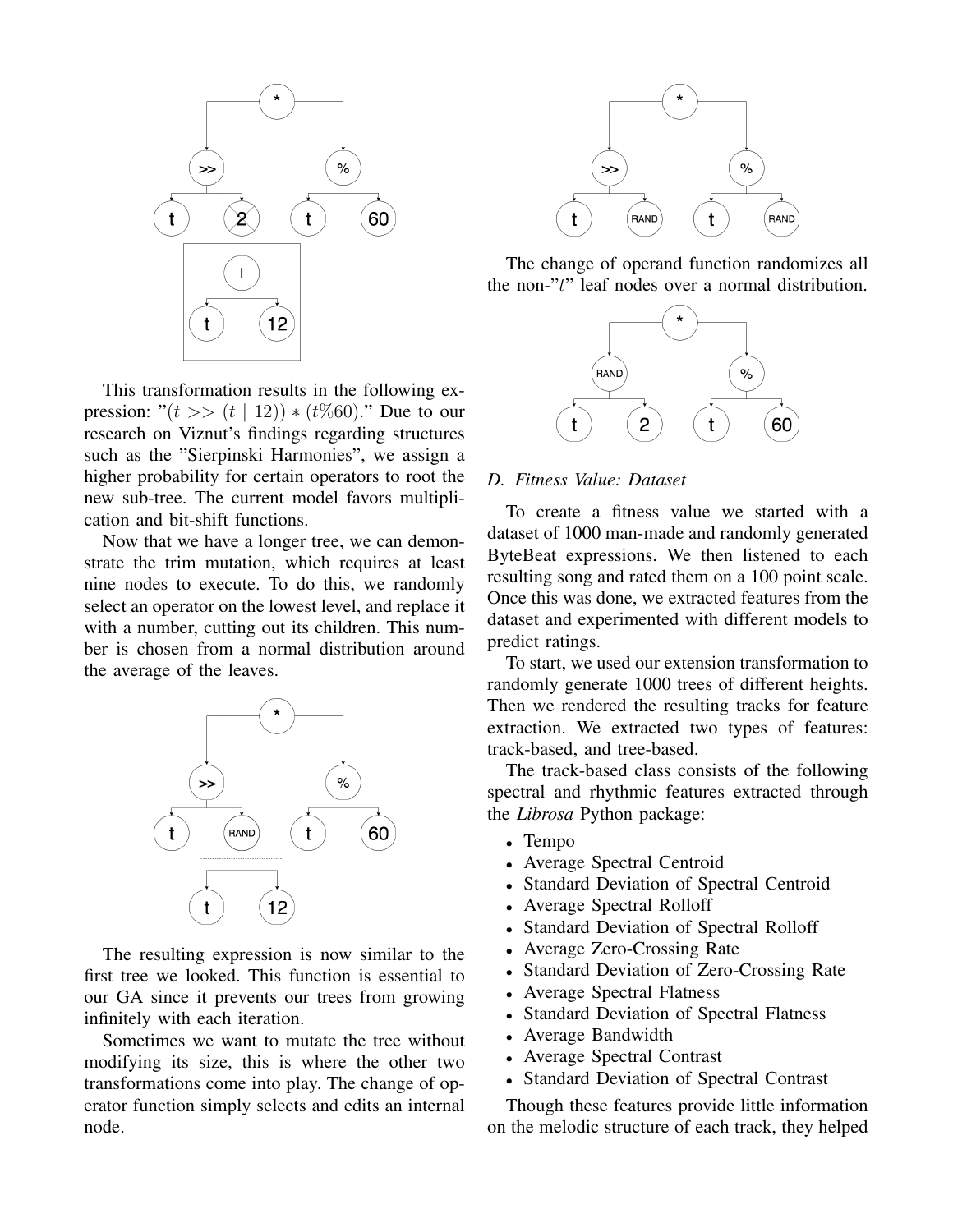us identify songs with musical qualities. For example, a track with a tempo of 0, would likely be a flat tone and would easily be disqualified from entering the next generation. Below is a correlation matrix between some of these features and the song ratings.

|             | rating    | std cent  | std rolloff | std zcross  | std flt      | tempo        |
|-------------|-----------|-----------|-------------|-------------|--------------|--------------|
| rating      |           | 0.330144  | 0.253739    | 0.233578    | 0.113816     | 0.0441757    |
| std cent    | 0.330144  |           | 0.759427    | 0.722088    | 0.0882293    | 0.0319906    |
| std rolloff | 0.253739  | 0.759427  |             | 0.276805    | $-0.123041$  | 0.128588     |
| std zcross  | 0.233578  | 0.722088  | 0.276805    |             | 0.285604     | $-0.101615$  |
| std flt     | 0.113816  | 0.0882293 | $-0.123041$ | 0.285604    |              | $-0.0638587$ |
| tempo       | 0.0441757 | 0.0319906 | 0.128588    | $-0.101615$ | $-0.0638587$ |              |

By clustering the features, we gain a better idea of the factors that influence rating across the board. As you can see in the following figures, cluster 0 is the lowest rated and also has the lowest standard deviation of spectral centroid, spectral rolloff and zero-crossing rate. This is indicative of limited pitch variations throughout the song, which probably means there are many flat tones in the cluster.

|                | std_cent   | std_rolloff | std_zcross | std_flt  | tempo      |
|----------------|------------|-------------|------------|----------|------------|
| 0              | 108.905128 | 105.480447  | 0.042545   | 0.017163 | 103.158193 |
| 1              | 162.957629 | 269.037356  | 0.053495   | 0.016565 | 96.112109  |
| $\overline{2}$ | 419.448134 | 890.821973  | 0.121518   | 0.008364 | 110.902296 |
| 3              | 281.729569 | 488.702248  | 0.104280   | 0.014053 | 128.952315 |
|                |            |             | rating     |          |            |
|                | 3          |             |            |          |            |
|                | 2          |             |            |          |            |
| duster         | 1          |             |            |          |            |
|                | 0          |             |            |          |            |
|                | 5<br>Ω     | 10          | 15<br>20   | 25       | 30         |

The tree-based features help provide insight into the relationship between the trees and their resulting sounds. We have two types of tree features, structure-descriptive and content-descriptive. The structure descriptive features are:

- Height: height of the tree.
- Leaves: number of leaves
- t-count: number of "t" leaves
- Operators: number of operators

The content-descriptive features are:

• Count of each operator: 9 columns counting each operator.

• Powers of 2: number of leaf nodes that are powers of 2 (based on Viznut's research.)

We ran a similar analysis to see how these tree features affected ratings. While the structural features provided little insight, the content-based features revealed interesting patterns.



One of the clusters runs contrary to Viznut's hypothesis about powers of two. The worst performing cluster has three powers of two on average. On the other hand, the best performing cluster has many bit-shifts and bit-wise "&" operators, this is in line with what we have learned about the "Sierpinski Harmonies."

The last thing about our dataset that is important to take into account is the distribution of our ratings (displayed below), which ended up being quite negatively skewed. This turned out to be a sticking point in our development of a fitness value because it led to an unbalanced dataset. In the future work section, we explain how we plan to remediate this issue moving forward.

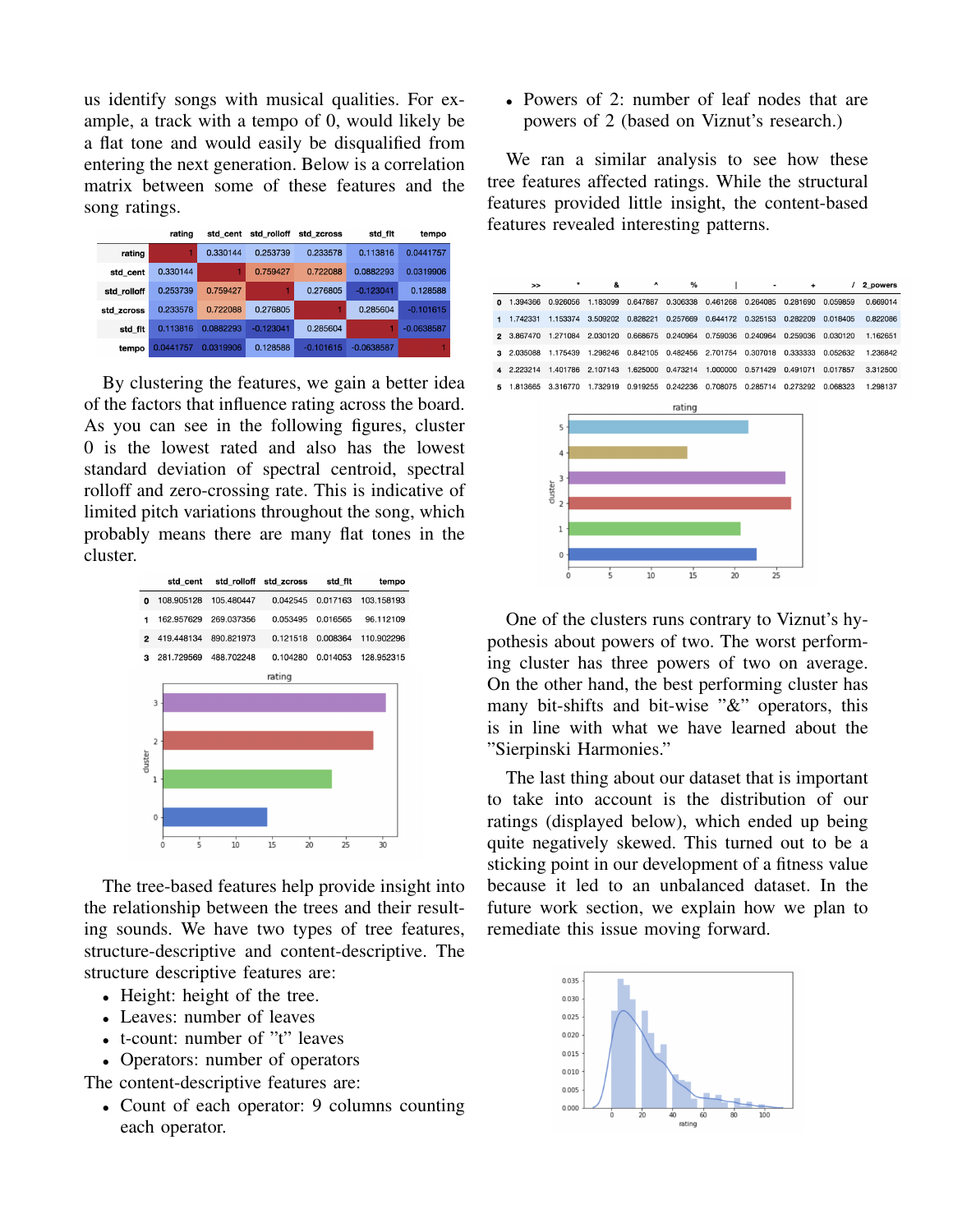## *E. Fitness Value: Prediction Method*

With the features extracted and the data labeled, we applied four machine learning models to try to predict the rating of each song: Logistic Regression, Stochastic Gradient Descent Regressor, Support Vector Regression, and Neural Network. We used cross validation to optimize the hyperparameters for each of these models, with the exception of the Neural Network, which we manually tuned. Due to the unbalanced nature of our dataset, none of these models were able to accurately predict ratings. The mean test MSE across all the models was 348, which means that predictions deviate from actual ratings by roughly 20 points on average. Below are the individual MSE's for each model.



Due to the skewness of our ratings, we decided to see how our MSE compared to baseline models. For this we used five baseline measures: mean (predicts the mean every time), random (predicts a random number between 0 and 100), median (predicts the median every time), mode1 (predicts the first mode every time), and mode2 (predicts the second mode every time).

```
mean MSE: 493.574896
rand MSE: 3115.23
median MSE: 221.23
model MSE: 0.13
mode2 MSE: 23.83
```
As we can see, our models perform much better than random, which is to be expected since our predictions follow a similar skew to the inputs. On the other hand, the mode baselines perform much better than our models because they completely ignore outliers, which is a common problem encountered in unbalanced data sets.

Although none of our models provided satisfactory results, we plan to address this issue in future iterations of our genetic algorithm. In order to move forward with the design of our GA, we used the our best performing model, logistic regression, as a fitness value.

Contrary to the other models, our logistic regression uses a discretized version of ratings as an input. To do this we gave a 0 value to any song with a rating less than or equal to 40 and a 1 value to any song with a rating greater than 40. We then used the probability outputs of the regression as our ratings. The resulting test MSE for this model is 330, which is the best out of the four models.



IV. RESULTS & CONCLUSION

# *A. Tying it all together*

Once we had all of the individual parts of the GA developed, we combined them into a test iteration. For this first version, we decided to hold-off on including crossover in our GA so we could see the results that would come from only mutations. Additionally, instead of selecting winning expressions probabilistically, we simply chose the songs in the top 50% of ratings to move on to the next generation.

## *B. Results*

We tested this GA on a new set of 100 randomly generated expressions. One issue we faced was that our mutation method would sometimes result in un-renderable expressions due to arithmetic errors such as "divide by zero." This would lead to some "child" expressions dying off, causing each epoch to be smaller than the previous one. To solve this, we created a function called "stubborn mutate" which runs test renderings on each attempted mutation until it creates a valid child. Even with this